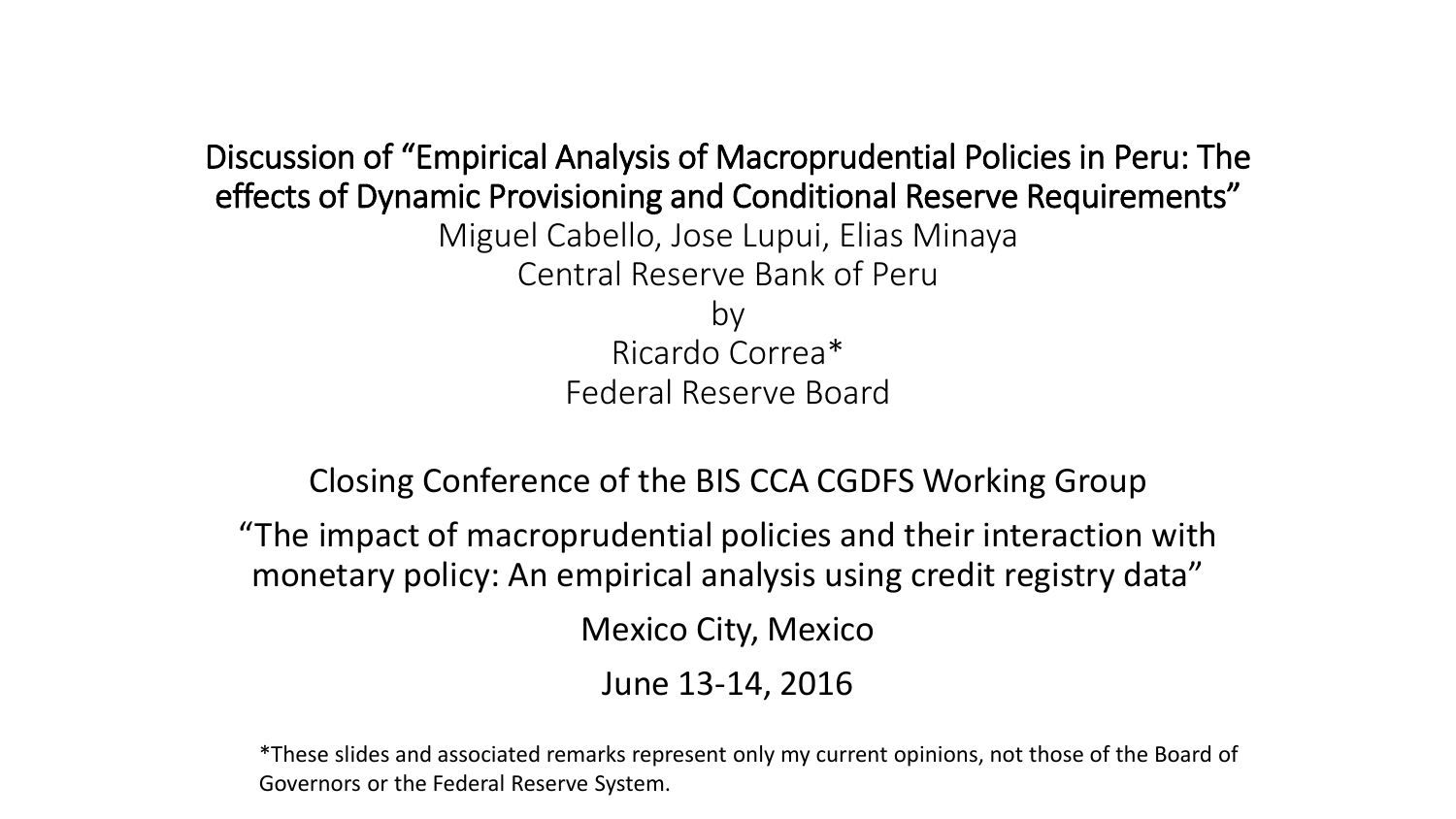# Summary of the paper

- The paper analyzes the impact of two macroprudential policies on credit growth:
	- Dynamic provisioning
	- Reserve requirements (RR) conditional on the rate of foreign-currency credit growth (RRs were applied on the amount of deposits in foreign currency)
		- This program was adjusted in 2014. Reserve requirements were imposed depending on the level of outstanding credit in foreign currency as of end-2015, compared to September 2013 (February 2013 for auto loans and mortgages)
- To study the impact of these policies, the authors use information from the Peruvian credit registry managed by the Superintendency of Banking, Insurance, and Private Pension Funds (SBS).
- The data sample covers the period between 2004Q2 and 2014Q4 for commercial loans and between 2004Q2 and 2015Q3 for mortgages.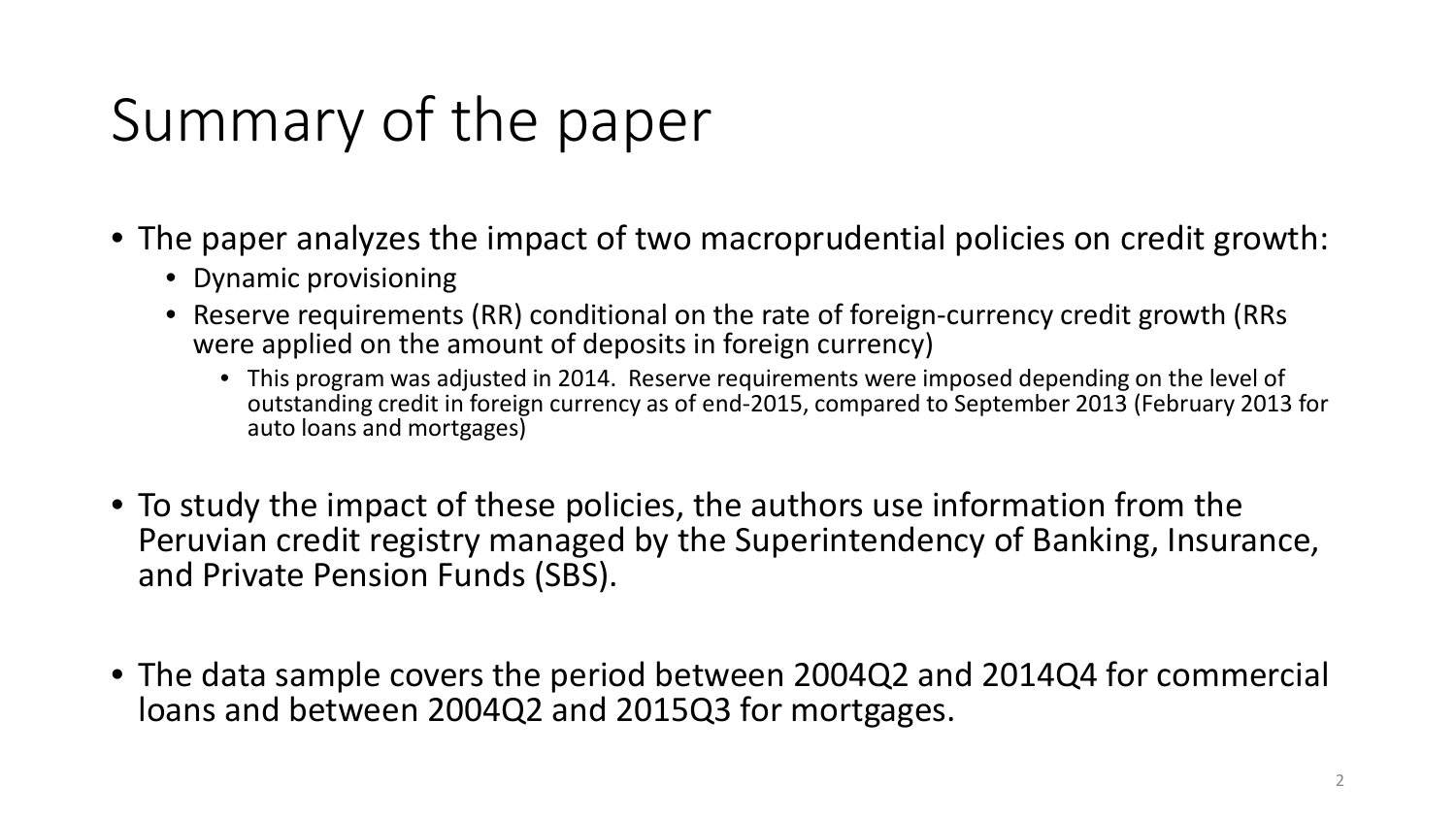# Main findings

- Dynamic provisioning appears to be negatively correlated with credit growth. This result is stronger for periods when the instrument was tightened compared with periods when the provisioning scheme was loosened.
- There is also a negative correlation between the implementation of the conditional reserve requirements and the share of mortgage credit denominated in dollars (dollarization rate).
	- There is no evidence showing that these reserve requirements led to lower nonperforming loan ratios.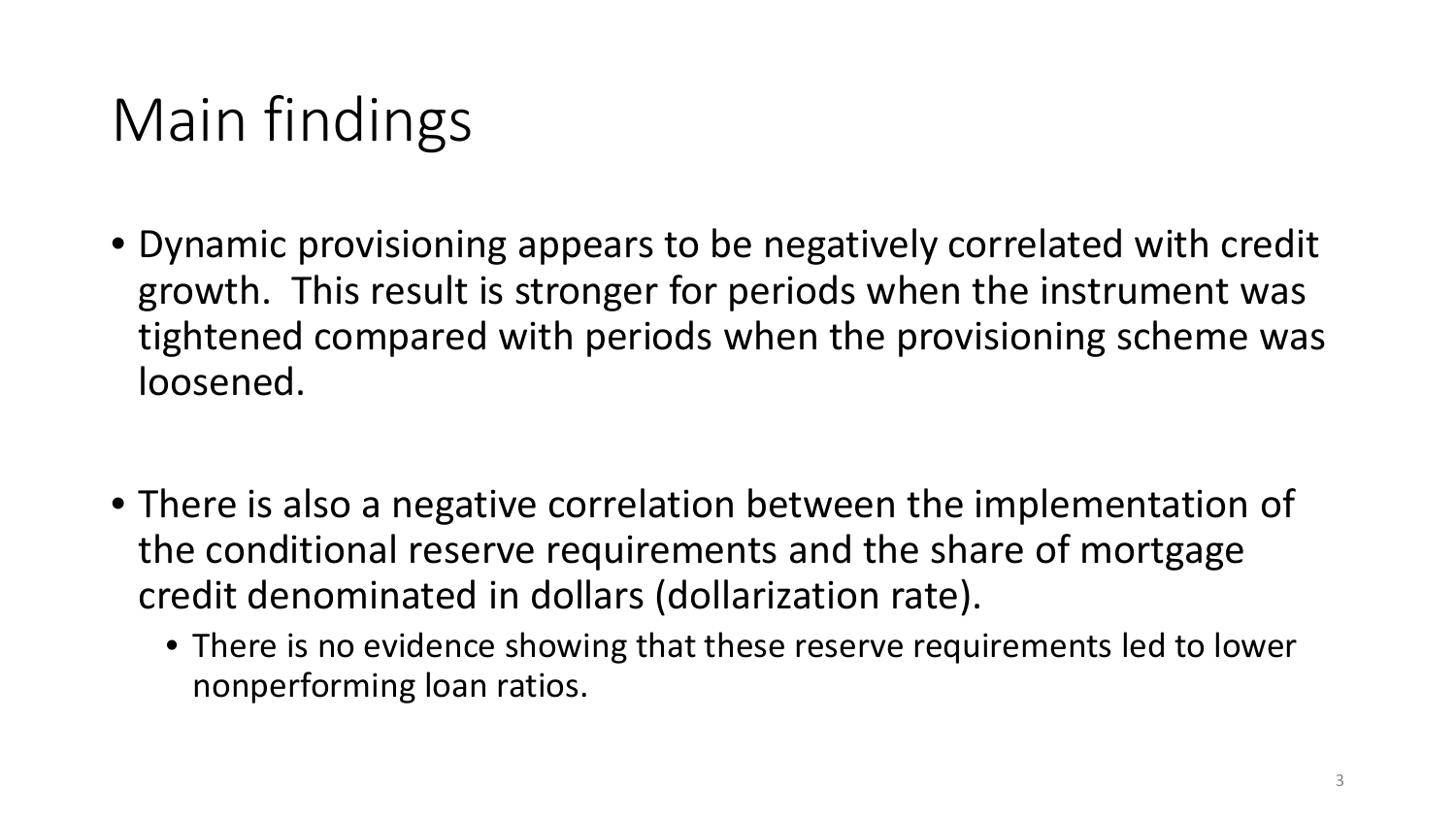## General comments: Form

- I have comments of two types: on the form and on the substance.
- Describe in detail the instruments and rule changes studied in the paper. For example, how is the dynamic provisioning scheme implemented? The activation and deactivation rules are shown in Figure 3, but they are not discussed in the text. Choy and Chang (2014) is the reference cited, but it is in Spanish.
- Provide an overview of the credit register: What types of credits are included? Which loan characteristics are captured by the database? The number of observations seems low (841,144), is this the full sample?
- Add table(s) with summary statistics for the main variables used in the specifications.
- When describing the results from the main specifications, focus on describing the coefficients of interest (macroprudential instruments) rather than the variables included as controls.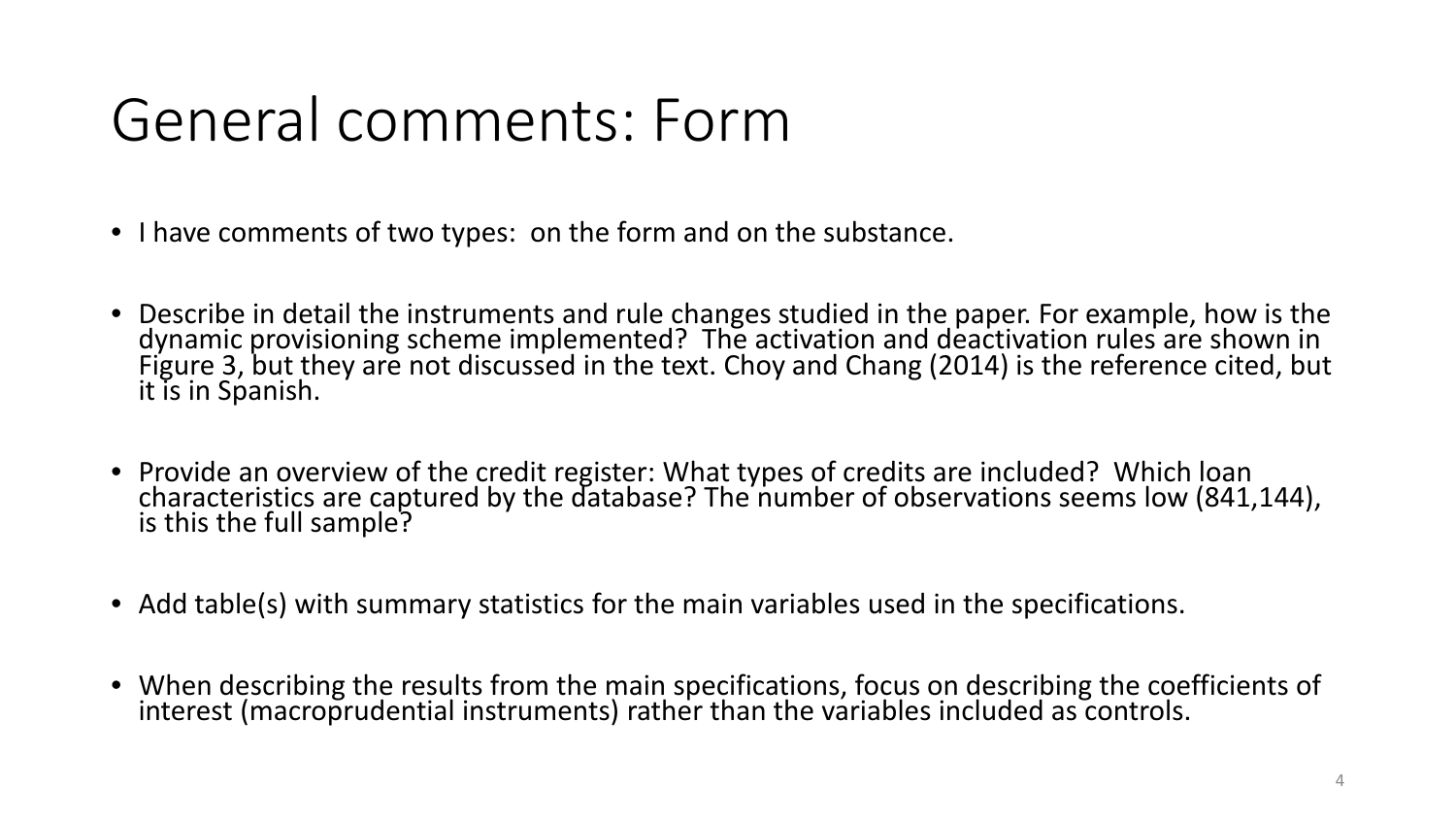#### General comments: Substance

- Goal of the exercise: Identify changes in the supply of credit as a result of the use of macroprudential instruments.
- The main concern in the empirical tests should be to control for the demand for credit. It is difficult, as these macroprudential instruments were used at the same time as external shocks were happening.
- Deviate from the general BIS template to pursue additional supporting tests.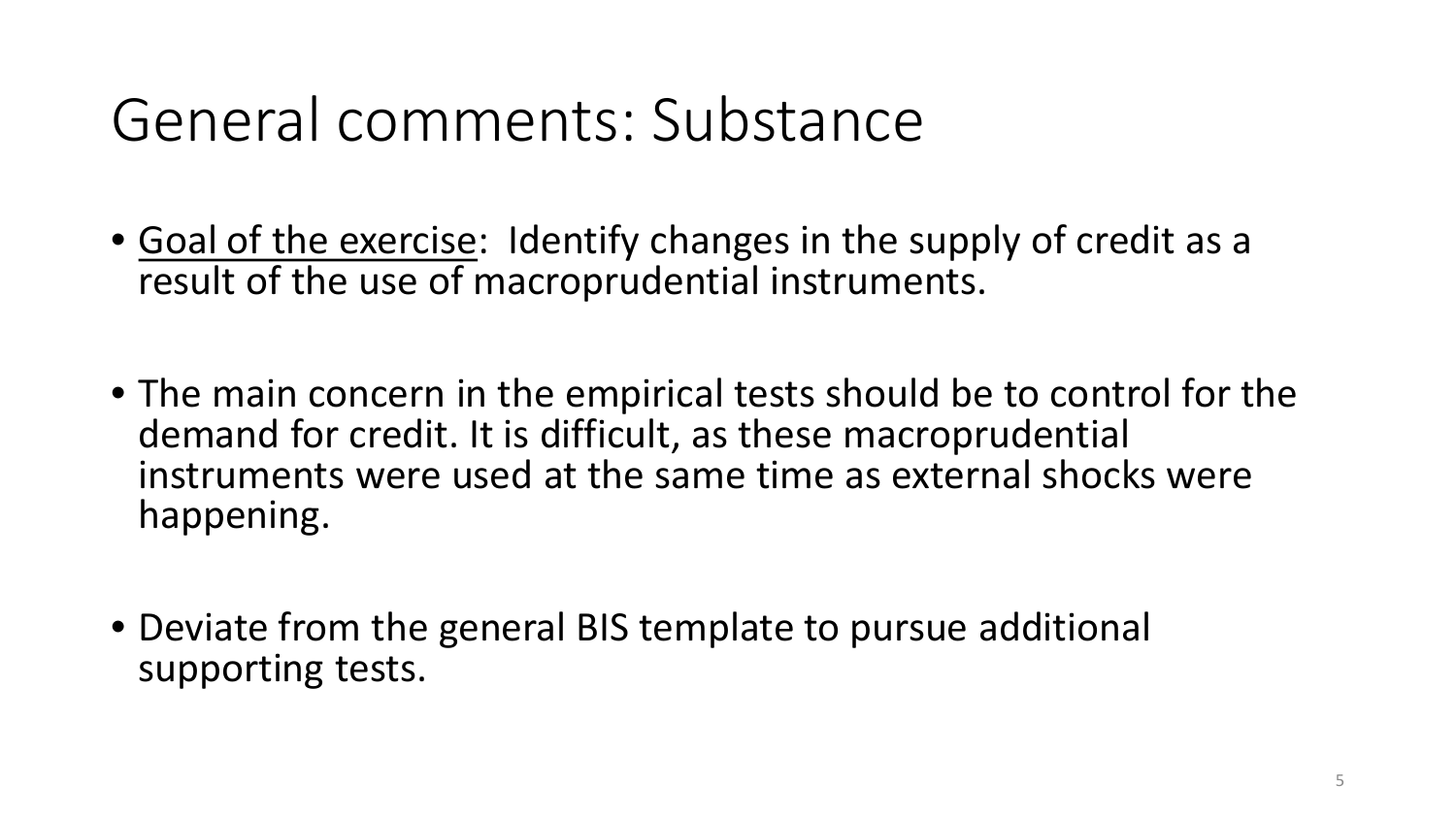- Dynamic provisions were introduced in 2003 but only became mandatory at the end of 2008 (December) and are triggered by a formula that depends on GDP growth.
- The SBS applied different provision rates according to the type of credit (and whether the credit was guaranteed). These rates are for unsecured loans classified as "normal":
	- Medium-sized enterprises: 0.3 percent
	- Corporates and mortgages: 0.4 percent
	- Micro, small, and large-sized enterprises: 0.5 percent
	- Non-revolving consumer loans: 1 percent
	- Revolving consumer loans: 1.5 percent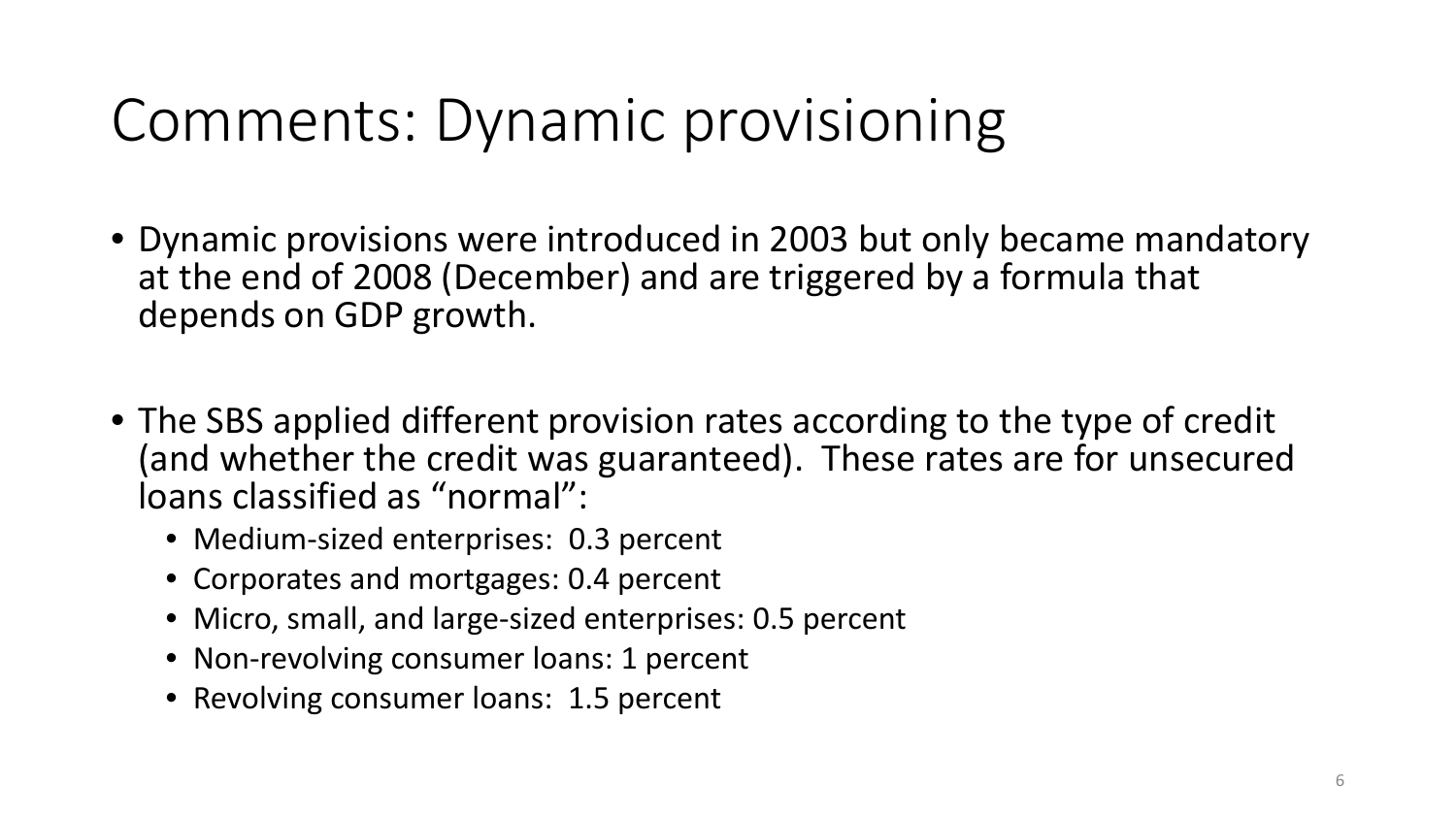

Figure 2: Credit Growth (year over year percent change).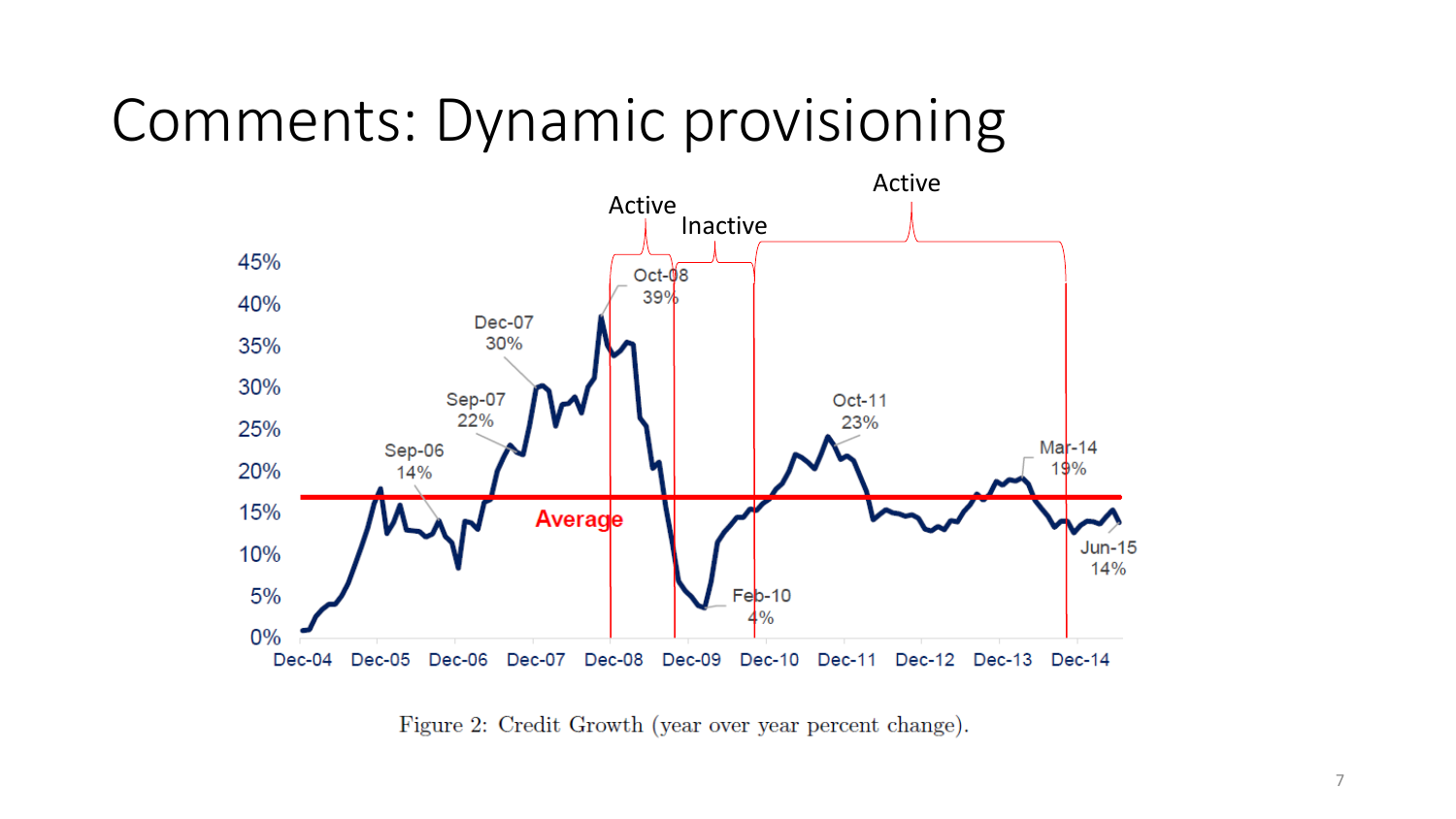## Dynamic provisions relative to total provisions (in percent)



Applies to the second period with active dynamic provisioning.

Source: Choy and Chang (2014)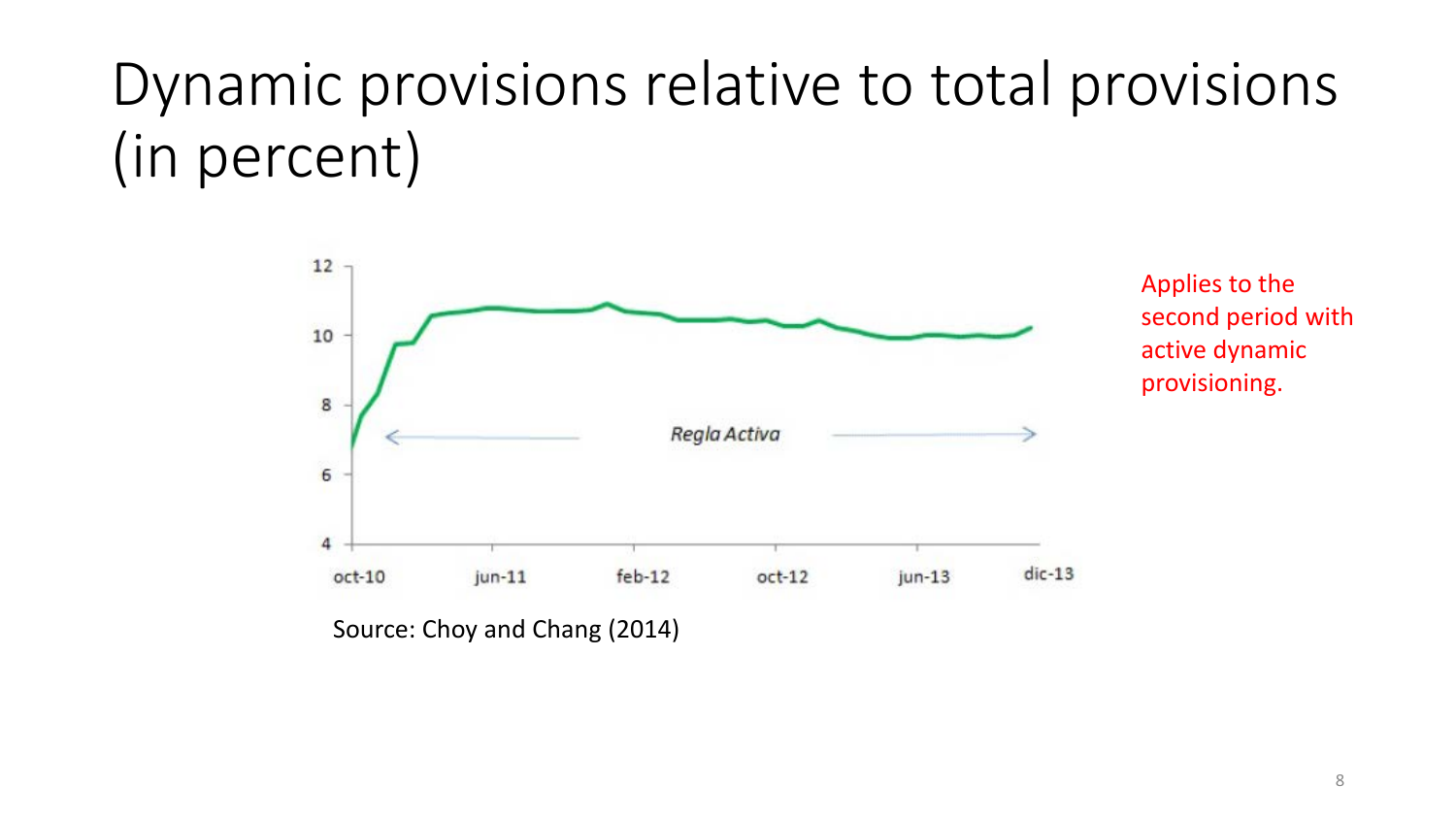• The test conducted in the paper follow the methodology proposed by the BIS:

$$
\Delta \log \text{credit}_{\text{bft}} = \delta_f + \sum_{j=0}^{3} \beta_j \Delta \text{Macc O Controls}_{t-j} + \sum_{j=0}^{3} \theta_j \Delta \text{Bank Characteristics}_{t-j}
$$

$$
+ \text{quarter}_{t} + \lambda \text{Macc O Tool}_{t-1} + \varepsilon_{\text{bft}}
$$

- Macro Tool enters as a 1 (active) or a -1 (inactive). Should it be just a 1 (active) and a 0 (inactive)?
- Are  $\delta_f$  and the Macro Controls enough to controls for firms' demand for credit?
- They could use an identification strategy similar to Jimenez et al. (2016, JPE forthcoming), which rely on the impact of dynamic provisioning on a bank's loan portfolio (they can use the loan portfolio of a bank as the quarter before the policy is activated or when it becomes inactive)?<br>That would allow for the use of *firm x time* fixed effects to control for credit demand.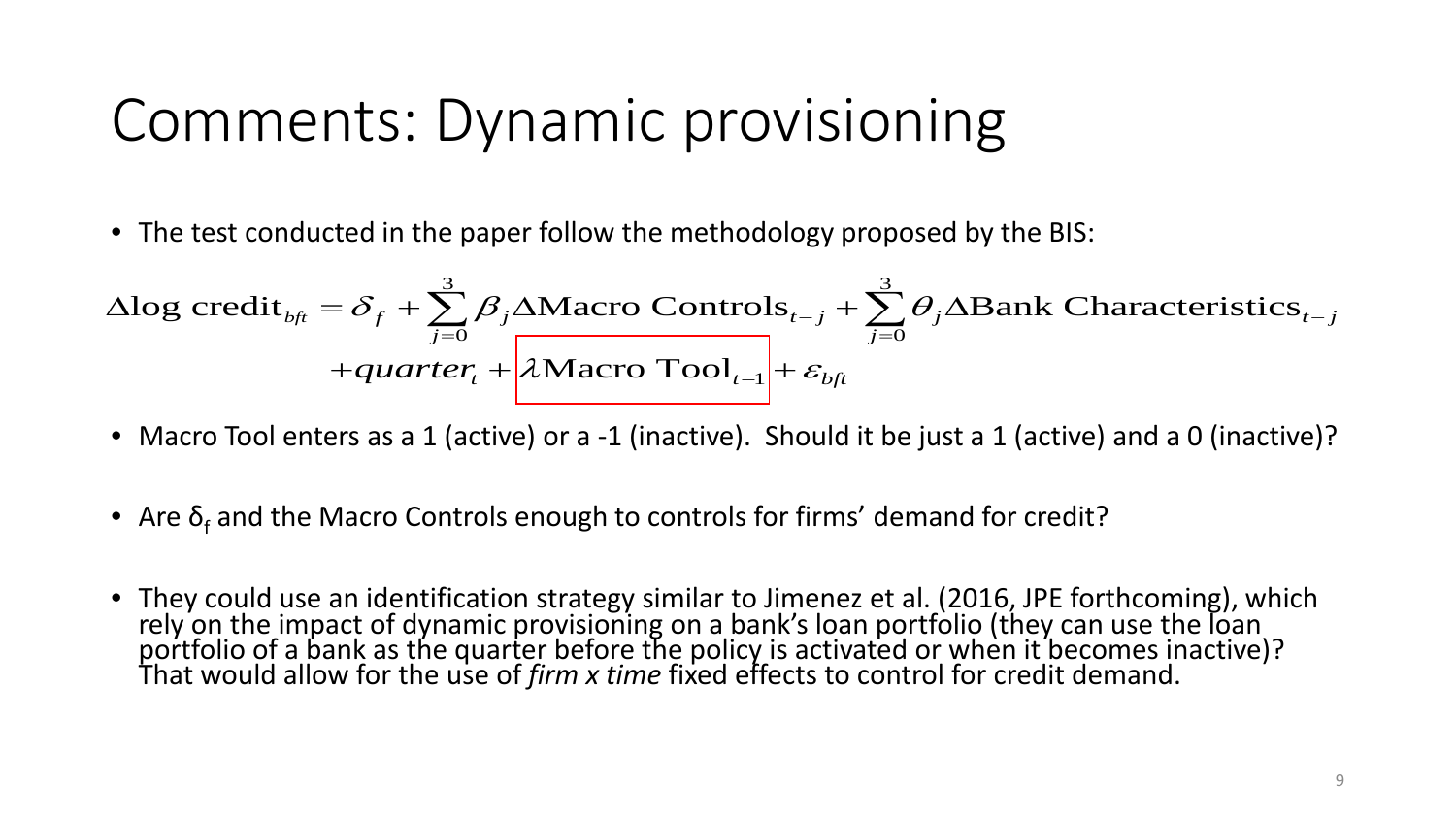- The impact of the this instrument's use could also be analyzed breaking down credits by type. Note that different provision requirements are applied to different credits.
- Why is it necessary to use lags of the macro and bank controls? Do you obtain different results if these variables only enter the equation as of t-1?
- Report a joint test for the significance of coefficients, when including lags for the Macro Tool.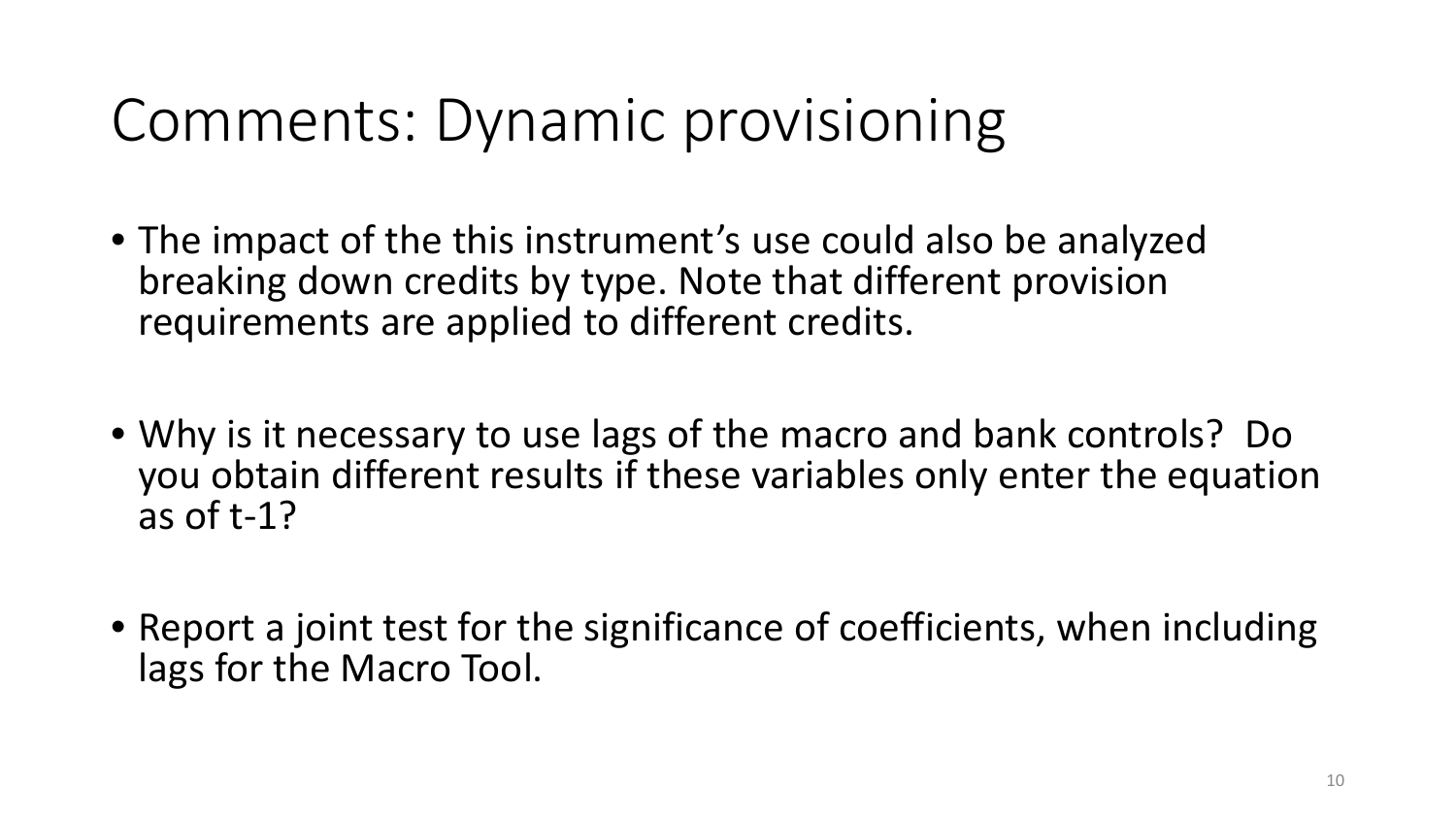#### Comments: Conditional reserve requirements

- The central bank imposed additional reserve requirements on dollar-denominated credits (October 2013) and mortgages and auto loans (March 2013), as an attempt to outstanding credit relative to a base date (Sept. 2013 for credit and Feb. 2013 for mortgages and auto loans).
- The focus in the paper is on mortgages? Why? As noted in Choy and Chang (2014), large firms are also reliant on dollar-denominated credit.
- Are the regressions conducted at the bank level (the number of observations is not shown in Tables 5 and 6)?
- How to control for changes in the dollarization rate due to exchange rate movements?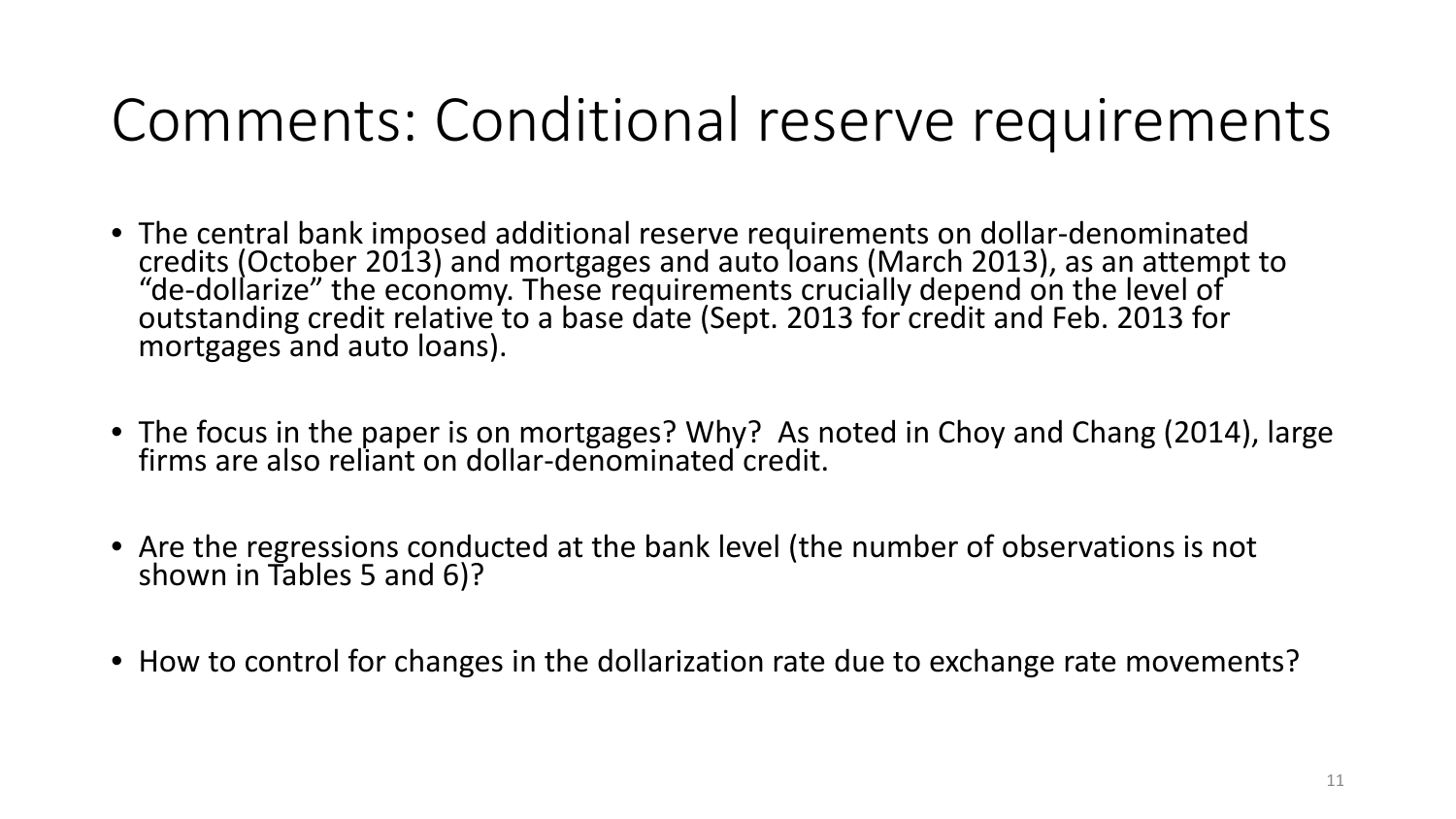## Bank credit dollarization and the exchange rate

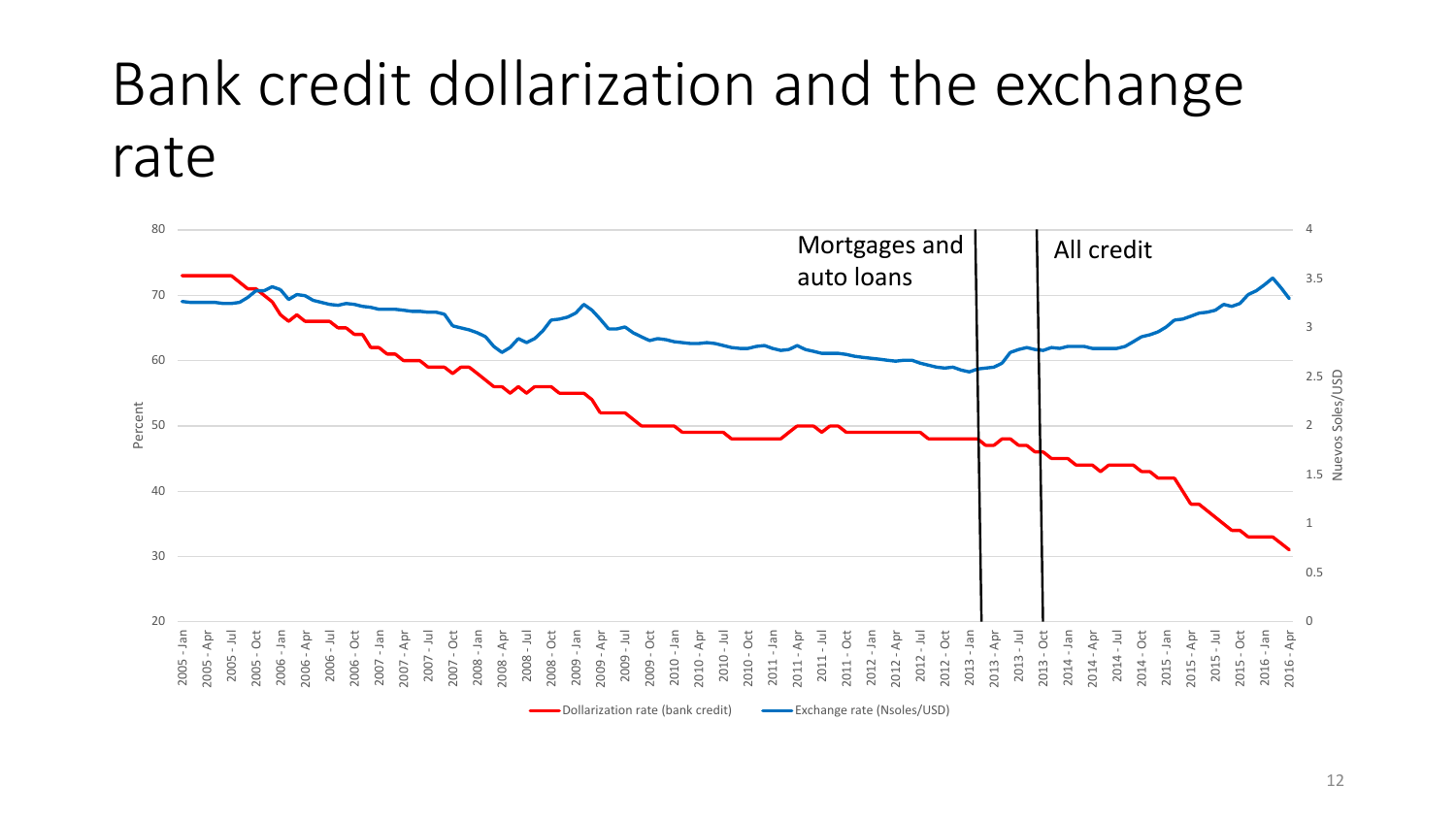#### Comments: Conditional reserve requirements

- Assess the differential impact of these instruments on dollardenominated credit using the cross-section of banks.
- Banks that are closer to the lending constraint should have a stronger incentive to reduce their origination of dollar-denominated debt.
- Use information from the credit registry to test whether firms substitute dollar-denominated credit for local-currency credit if their bank(s) are constrained by the conditional reserve requirement.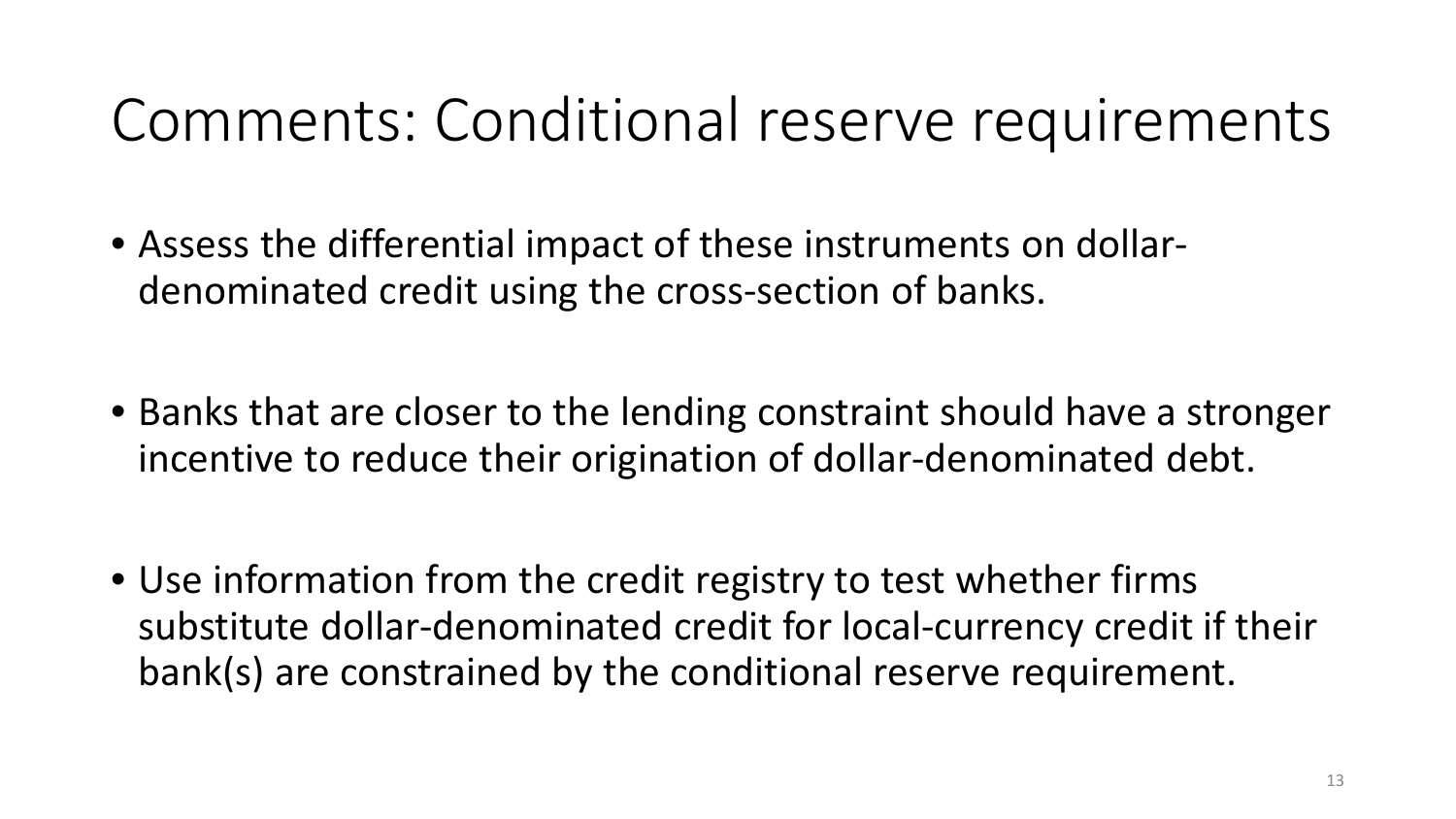#### Minor comments

- In page 10, there is a description of the use of marginal reserve requirements for non-resident deposits as an instrument to curtail capital flows and short-term financing by banks in dollars. The impact of these policy exclude it.
- Fix typos.
- The literature review is somewhat long. Focus on those papers that are more closely related to this exercise.
- Some figures are not discussed in the text.
- Figure 1 should only refer to the macroprudential policies implemented in Peru.
- Add notes to the tables. Tables should be in the main text and not the appendix.